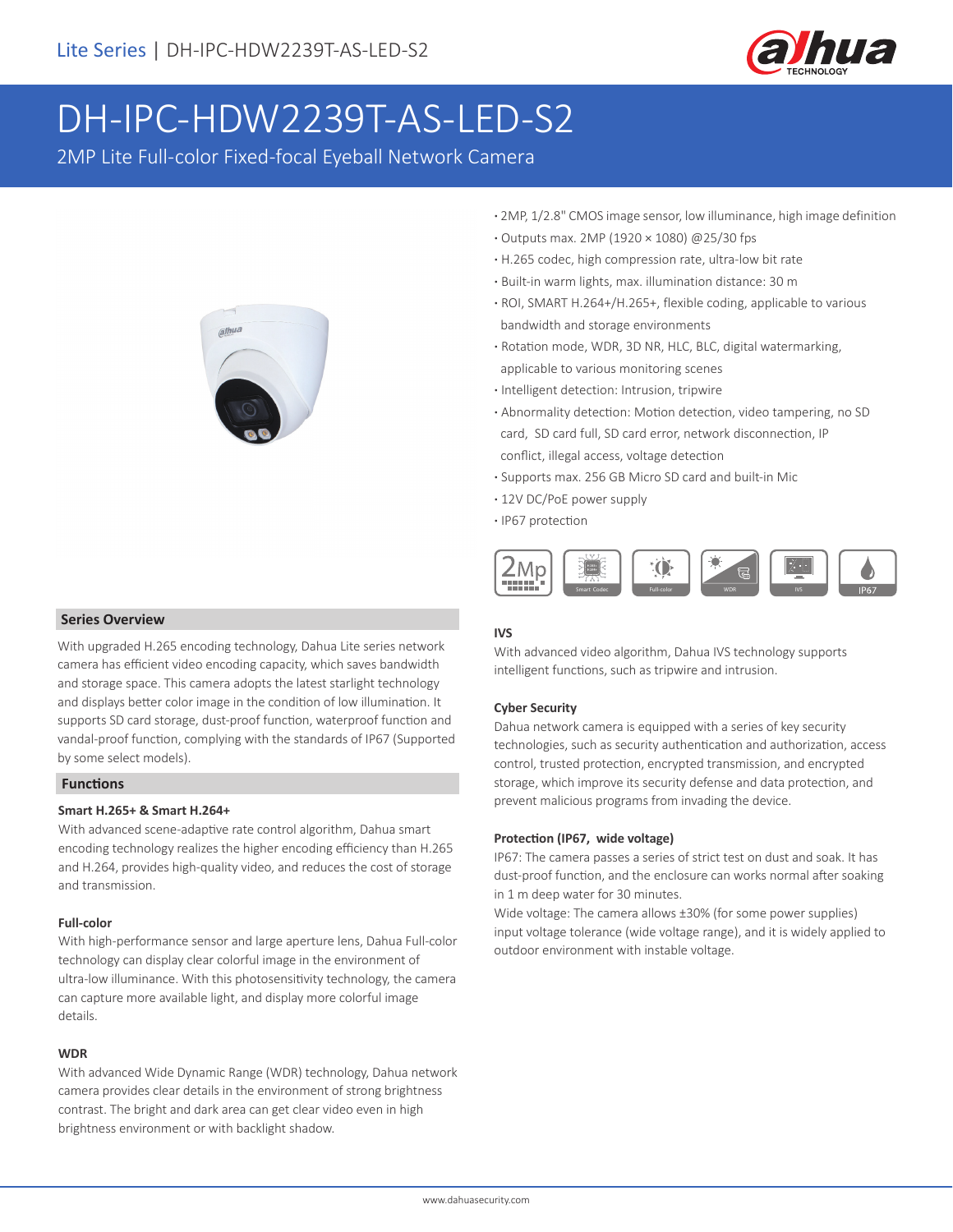# Lite Series | DH-IPC-HDW2239T-AS-LED-S2

# **Technical Specification**

Video Frame Rate

Resolution

Stream Capability 2 streams

| Camera                          |          |                                                                                                                 |                                    |                               |                               |
|---------------------------------|----------|-----------------------------------------------------------------------------------------------------------------|------------------------------------|-------------------------------|-------------------------------|
| Image Sensor                    |          |                                                                                                                 | 1/2.8" 2Megapixel progressive CMOS |                               |                               |
| Max. Resolution                 |          | 1920 (H) × 1080 (V)                                                                                             |                                    |                               |                               |
| <b>ROM</b>                      |          | 128 MB                                                                                                          |                                    |                               |                               |
| <b>RAM</b>                      |          | 128 MB                                                                                                          |                                    |                               |                               |
| <b>Scanning System</b>          |          | Progressive                                                                                                     |                                    |                               |                               |
| <b>Electronic Shutter Speed</b> |          | Auto/Manual 1/3 s-1/100,000 s                                                                                   |                                    |                               |                               |
| Minimum Illumination            |          | 0.0017 Lux@F1.0                                                                                                 |                                    |                               |                               |
| S/N Ratio                       |          | > 56 dB                                                                                                         |                                    |                               |                               |
| <b>Illumination Distance</b>    |          | 30 m (98.4 ft)                                                                                                  |                                    |                               |                               |
| Illuminator On/Off Control      |          | Auto/Manual                                                                                                     |                                    |                               |                               |
| <b>Illuminator Number</b>       |          | 2 (Warm light)                                                                                                  |                                    |                               |                               |
| Pan/Tilt/Rotation Range         |          | Pan: 0°-360°<br>Tilt: 0°-78°<br>Rotation: 0°-360°                                                               |                                    |                               |                               |
| Lens                            |          |                                                                                                                 |                                    |                               |                               |
| Lens Type                       |          | Fixed-focal                                                                                                     |                                    |                               |                               |
| Mount Type                      |          | M12                                                                                                             |                                    |                               |                               |
| Focal Length                    |          | $2.8$ mm<br>3.6 mm                                                                                              |                                    |                               |                               |
| Max. Aperture                   |          | 2.8 mm: F1.0<br>3.6 mm: F1.0                                                                                    |                                    |                               |                               |
| Field of View                   |          | 2.8 mm: Horizontal 107° x Vertical 55° x Diagonal 127°<br>3.6 mm: Horizontal 91° x Vertical 47° x Diagonal 109° |                                    |                               |                               |
| Iris Type                       |          | Fixed                                                                                                           |                                    |                               |                               |
| <b>Close Focus Distance</b>     |          | 2.8 mm: 0.9 m (3.0 ft)<br>3.6 mm: 1.3 m (4.3 ft)                                                                |                                    |                               |                               |
|                                 | Lens     | Detect                                                                                                          | Observe                            | Recognize                     | Identify                      |
| <b>DORI Distance</b>            | $2.8$ mm | 38.6 m<br>(126.6 ft)                                                                                            | 15.4 m<br>(50.5 ft)                | 7.7 <sub>m</sub><br>(25.3 ft) | 3.9 <sub>m</sub><br>(12.8 ft) |
|                                 | $3.6$ mm | 49.7 m<br>$(163.1 \text{ ft})$                                                                                  | 65.3 m<br>$(108.6 \text{ ft})$     | 32.5 m<br>(54.5 ft)           | 18.0 m<br>(27.2 ft)           |
| Smart event                     |          |                                                                                                                 |                                    |                               |                               |
| <b>IVS</b>                      |          | Tripwire; intrusion                                                                                             |                                    |                               |                               |
| Video                           |          |                                                                                                                 |                                    |                               |                               |
| Video Compression               |          | H.265; H.264; H.264B; MJPEG (only supported by the<br>sub stream)                                               |                                    |                               |                               |
| <b>Smart Codec</b>              |          | Smart H.265+/ Smart H.264+                                                                                      |                                    |                               |                               |
|                                 |          | Main stream:                                                                                                    |                                    |                               |                               |

1920 × 1080 (1 fps-25/30 fps)

(352 × 288/352 × 240)

1080p (1920 × 1080); 1.3M (1280 × 960); 720p (1280 ×720); D1 (704 × 576/704 × 480); VGA (640 × 480); CIF

Sub stream: 704 × 576 (1 fps-25 fps) 704 × 480 (1 fps-30 fps)

| <b>Bit Rate Control</b>                                                                                                                 | CBR/VBR                                                                                                                                                                                                                                                               |  |
|-----------------------------------------------------------------------------------------------------------------------------------------|-----------------------------------------------------------------------------------------------------------------------------------------------------------------------------------------------------------------------------------------------------------------------|--|
| Video Bit Rate                                                                                                                          | H.264: 32 kbps-6144 kbps<br>H.265: 12 kbps-6144 kbps                                                                                                                                                                                                                  |  |
| Day/Night                                                                                                                               | Color/B/W                                                                                                                                                                                                                                                             |  |
| BLC                                                                                                                                     | Yes                                                                                                                                                                                                                                                                   |  |
| HLC                                                                                                                                     | Yes                                                                                                                                                                                                                                                                   |  |
| WDR                                                                                                                                     | 120 dB                                                                                                                                                                                                                                                                |  |
| White Balance                                                                                                                           | Auto/natural/street lamp/outdoor/manual/regional<br>custom                                                                                                                                                                                                            |  |
| Gain Control                                                                                                                            | Auto/Manual                                                                                                                                                                                                                                                           |  |
| Noise Reduction                                                                                                                         | 3D <sub>NR</sub>                                                                                                                                                                                                                                                      |  |
| <b>Motion Detection</b>                                                                                                                 | OFF/ON (4 areas, rectangular)                                                                                                                                                                                                                                         |  |
| Region of Interest(RoI)                                                                                                                 | Yes (4 areas)                                                                                                                                                                                                                                                         |  |
| Smart Illumination                                                                                                                      | Yes                                                                                                                                                                                                                                                                   |  |
| Image Rotation                                                                                                                          | 0°/90°/180°/270° (Supports 90°/270° with 1080p<br>resolution and lower)                                                                                                                                                                                               |  |
| Mirror                                                                                                                                  | Yes                                                                                                                                                                                                                                                                   |  |
| Privacy Masking                                                                                                                         | 4 areas                                                                                                                                                                                                                                                               |  |
| Audio                                                                                                                                   |                                                                                                                                                                                                                                                                       |  |
| Built-in MIC                                                                                                                            | Yes                                                                                                                                                                                                                                                                   |  |
| Audio Compression                                                                                                                       | G.711A; G.711Mu; G.726                                                                                                                                                                                                                                                |  |
| Alarm                                                                                                                                   |                                                                                                                                                                                                                                                                       |  |
| Alarm Event                                                                                                                             | No SD card; SD card full; SD card error; network<br>disconnection; IP conflict; motion detection; video<br>tampering; tripwire; intrusion; illegal access; voltage<br>detection; audio detection; safety exception                                                    |  |
| Network                                                                                                                                 |                                                                                                                                                                                                                                                                       |  |
| Network                                                                                                                                 | RJ-45 (10/100 Base-T)                                                                                                                                                                                                                                                 |  |
|                                                                                                                                         |                                                                                                                                                                                                                                                                       |  |
|                                                                                                                                         | Yes                                                                                                                                                                                                                                                                   |  |
|                                                                                                                                         | Video encryption; firmware encryption; configuration<br>encryption; Digest; WSSE; account lockout; security logs;<br>IP/MAC filtering; generation and importing of X.509<br>certification; syslog; HTTPS; 802.1x; trusted boot; trusted<br>execution; trusted upgrade |  |
|                                                                                                                                         | IPv4; IPv6; HTTP; TCP; UDP; ARP; RTP; RTSP; RTCP;<br>RTMP; SMTP; FTP; SFTP; DHCP; DNS; DDNS; QoS; UPnP;<br>NTP; Multicast; ICMP; IGMP; NFS; PPPoE; Bonjour                                                                                                            |  |
|                                                                                                                                         | ONVIF (Profile S/Profile G/Profile T); CGI; P2P; Milestone;<br>Genetec                                                                                                                                                                                                |  |
|                                                                                                                                         | 20 (Total bandwidth: 72 M.)                                                                                                                                                                                                                                           |  |
|                                                                                                                                         | FTP; Micro SD card (support max. 256 G); NAS; SFTP                                                                                                                                                                                                                    |  |
|                                                                                                                                         | IE<br>Chrome<br>Firefox                                                                                                                                                                                                                                               |  |
|                                                                                                                                         | Smart PSS; DSS; DMSS                                                                                                                                                                                                                                                  |  |
| SDK and API<br>Cyber Security<br>Protocol<br>Interoperability<br>User/Host<br>Storage<br>Browser<br>Management Software<br>Mobile Phone | IOS; Android                                                                                                                                                                                                                                                          |  |